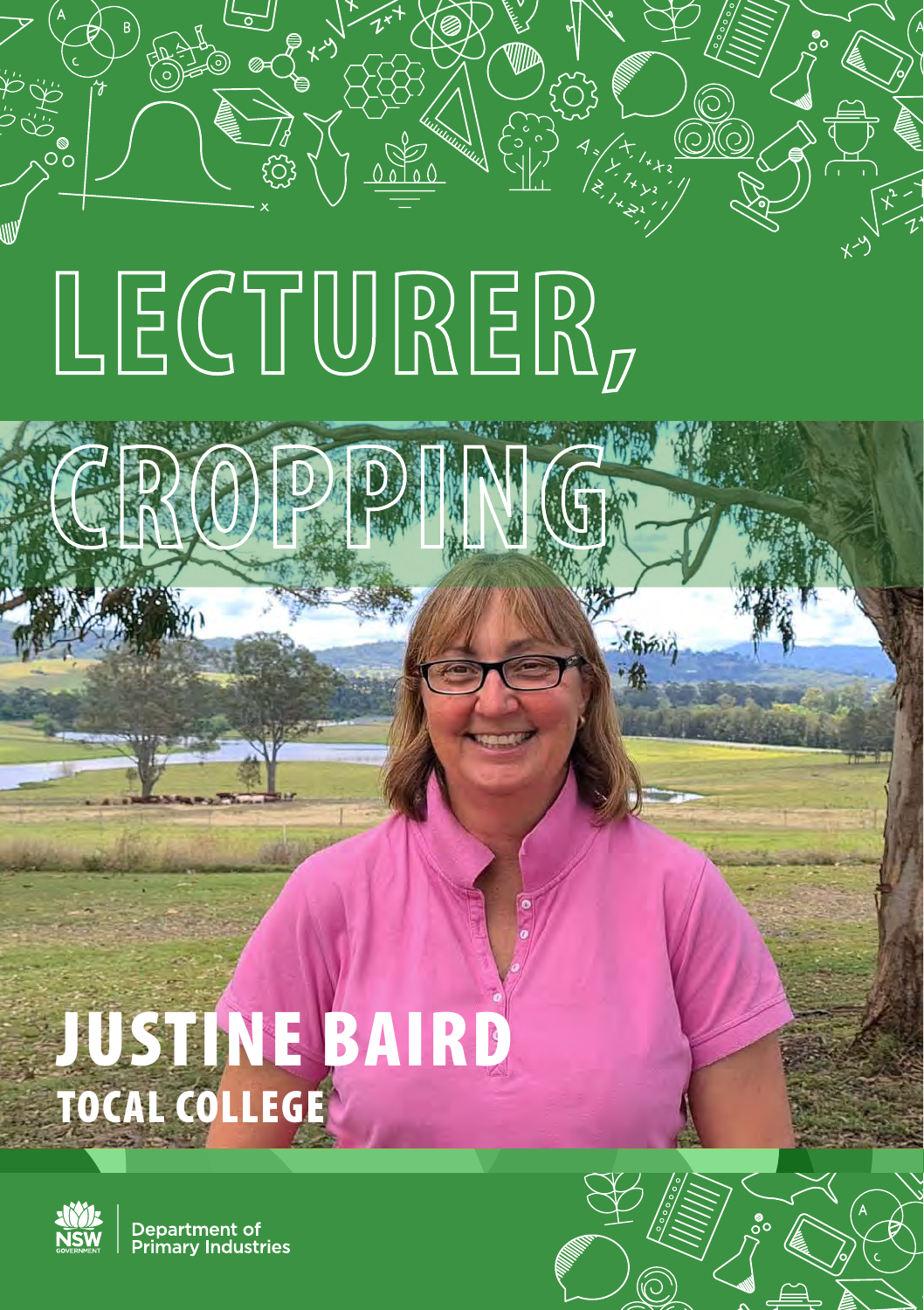### **PURPOSE OF YOUR ROLE**

My role is to work with the Certificate IV students at Tocal College. I work specifically on cropping, animal health and breeding and genetics but the staff here all help each other out in a range of units units so I am also involved with farm budgets and precision agronomy units. I am also the Certificate IV coordinator so I support the second year students in a broader sense as well.

#### **How does that help build stronger primary industries?**

Our role at Tocal College, is to prepare our students to work in a range of agricultural industries. We provide students with opportunities to develop their practical and management skills and introduce them to emerging trends in agriculture , they have a great opportunity on campus to work with a range of cattle breeds and to see how research contributes to industry knowledge.

#### **A TYPICAL DAY IN YOUR ROLE**

I am in early in the morning usually around 6am - I get a lot done in those early hours. It's a great time for planning and marking. It also means that students can come and see me before classes start.

Then the rest of the day is either teaching in class or in the field, maybe doing upgrades with students who need to do some extra work, or I might be planning for the next unit of work that I deliver. I also spend a bit of time staying up to date with industry and working with industry on collaborative projects such as pasture trials.

#### **PERSONAL ATTRIBUTES THAT ARE USEFUL IN THIS ROLE?**

- An inquisitive nature helps, agriculture is constantly changing and developing. Having the interest and ability to keep up to date with the industry is really important.
- It takes patience and understanding to work with students from a range of backgrounds and levels of experience and guide them all to the point where they meet the standard of the qualification they are working towards.





#### **TRAINING / EDUCATION**

To be a lecturer you need to have a qualification or equivalent experience in the industry you are training in - I have a Bachelor of Agricultural Science. To train at vocational level (Certificate II to Diploma level) you also need to hold a Certificate IV in Training and Assessment which all our training staff have.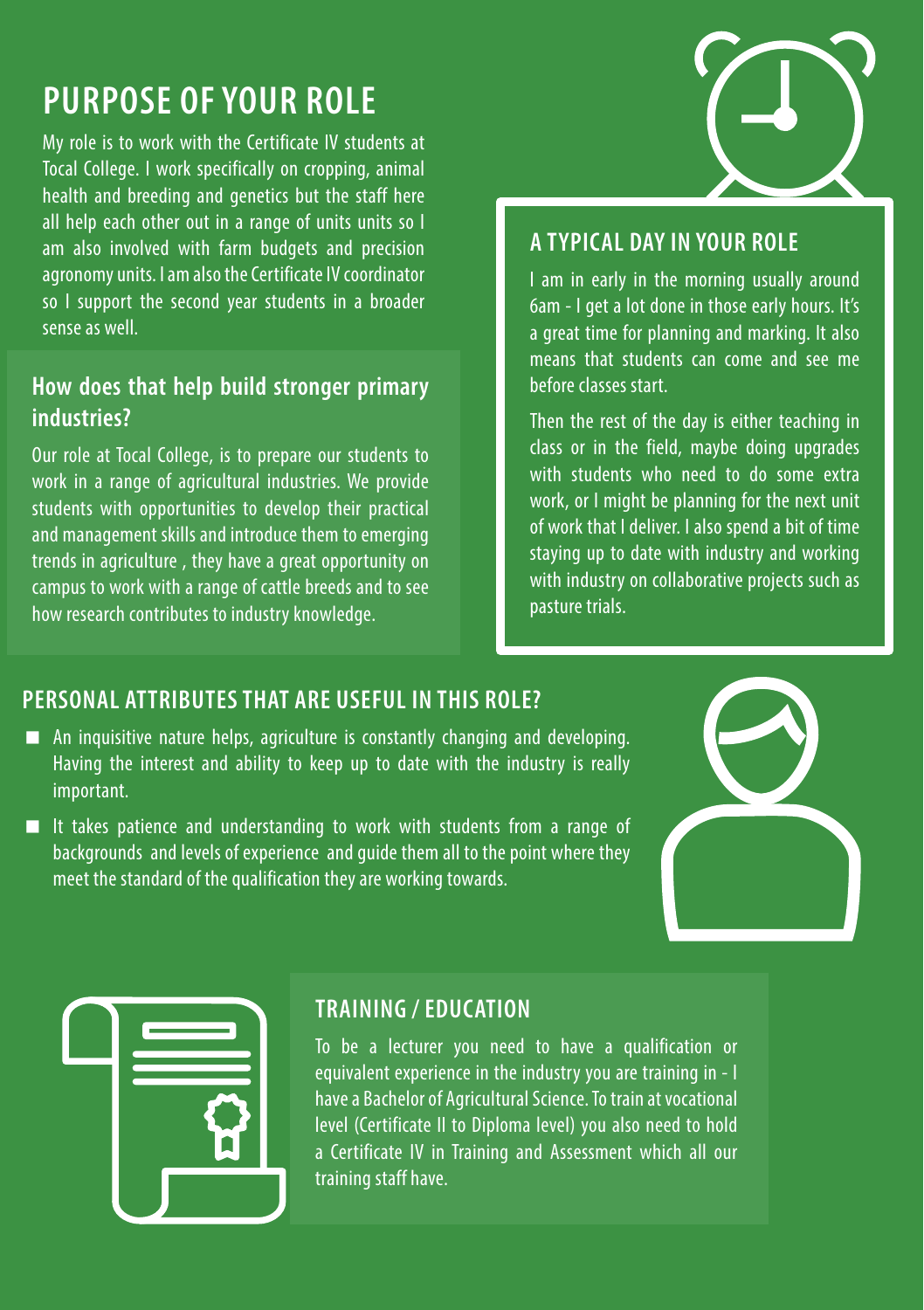### *'There's such a broad range of jobs in agriculture and we need the workers so grab an opportunity in Australian agriculture!'*

#### **WHAT IMPACT DO YOU SEE TECHNOLOGY HAVING IN THIS FIELD IN THE NEXT 20 YEARS?**

Huge impact, and I think from a livestock point of view we are just starting to see the tip of the iceberg on that. We are seeing walkover weighing systems and I think the next generation of those will include monitoring animal performance and wellbeing via electronic tags. And that will be matched in with some of the precision agronomy work. Students now, even thinking of some of the recent graduates, are going into an industry full of emerging technologies and they will need to reskill and upskill on some of that coming through.





I love seeing students achieve their goals - I started my career in teaching and worked in the corporate agriculture world for over 20 years. Coming back to teaching is a chance to bring these students into the industry.

There's a lot less paperwork than in the corporate world but it is my least favourite part of the job - necessary though to make sure we are giving these kids what they need.

#### **DOES CREATIVITY PLAY A PART IN THIS ROLE?**

There's creativity in developing engaging learning programs and delivering content so that it meets the needs of a range of students. Our students are learning in so many different ways.